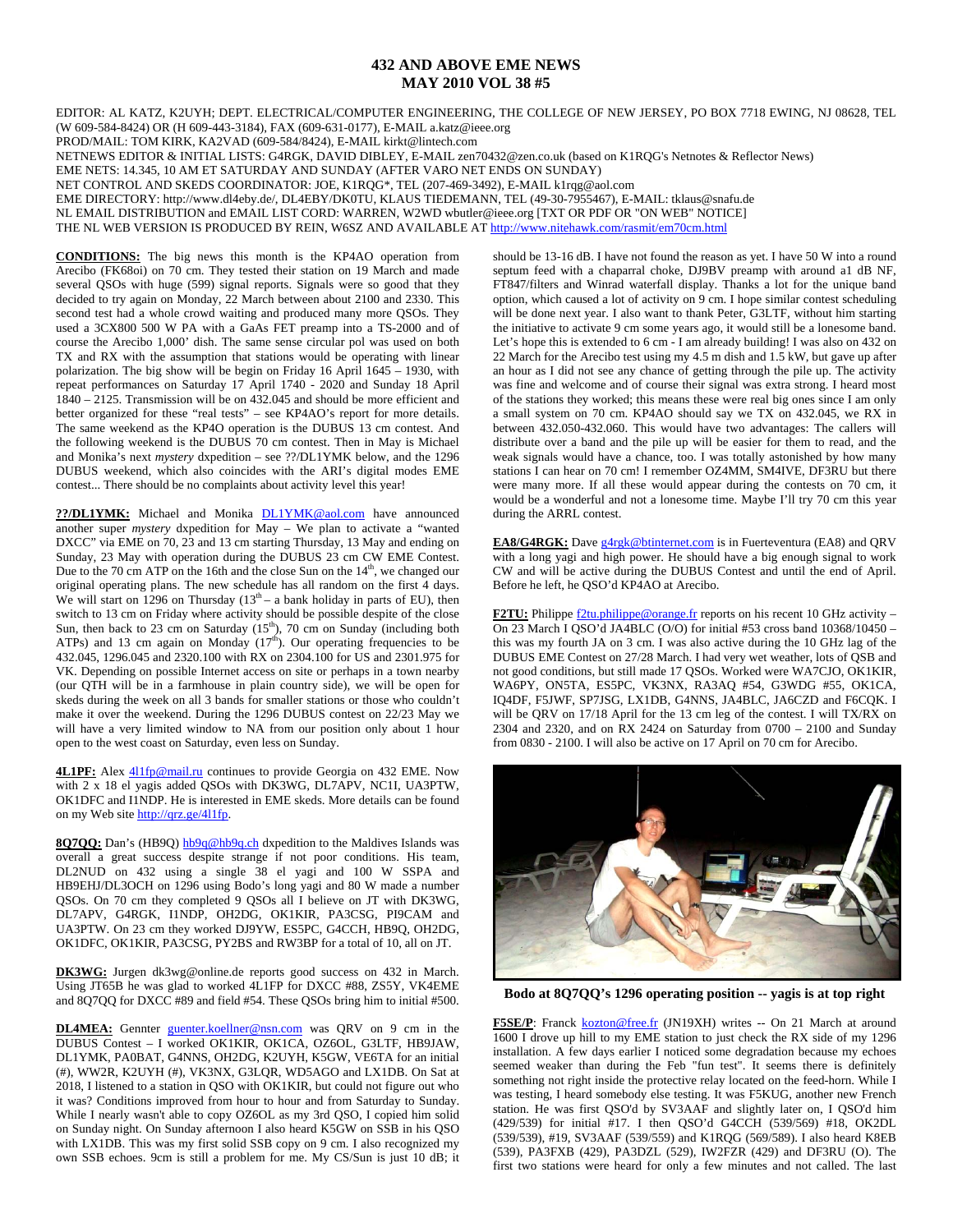three stations never answered my calls. I could not stay later than 1900. Here is the list of my first EME QSOs made during the 1296 SSB Contest back in Feb. I worked on 26 Feb at 2057 SP6JLW (55/55) JO, 2101 OZ6OL (53/54) JO, 2105 OZ4MM (55/56) JO, 2106 RW3BP (55/55) KO, 2118 SV3AAF (54/43) KM, 2136 PI9CAM (56/57) JO, 2222 K1RQG (57/56) FN, 2235 SM2CEW (539/56) CW/SSB KP, 2331 UA3PTW (43/55) KO and 2342 N2UO (54/54) FM, and 27 Feb at 0000 K5JL (55/58) EM, 0036 K2UYH (55/55) FN, 0107 N4PZ (54/57) EN, 0127 VE6TA (54/55) DO, 0230 VE6BGT (329/449) CW DO, 0329 PY2BS (54/55) GG for a score of  $(14x2+1)x10 = 290$  points. It took me about 45 minutes to make the QSO with VE6BGT. He had a good signal before I called him, but then faded away just at the beginning of the QSO. He was first heard Q5 on SSB and then hardy hearable on CW. Anyway with patience we "doed" it. Later we had an e-mail exchange in which he wrote that the Moon just moved behind a tree when I called him. Other stations heard but not worked were DL6SH, SP7DCS, W7JM and W4OP. To the East my moon window seems to be blocked more than I previously thought. I have to wait for the moon to be at least 20° above horizon in order to get echoes. Nearest trees are extremely close to the dish. One is closer to the dish than is the feedhorn! Some trimming is necessary for sure! On the TX side I am still using a single DB6NT SSPA at ground level delivering 400 to 500 W, with only about 120 to 150 W available at feed-horn due to 5 dB feed-line loss. I hope to be QRV with higher power in late April if everything goes right.

**G3LTF:** Peter's g3ltf@btinternet.com EME report March -- It was a real delight to be able to do some EME operating for the first time in 2010. My first QSO was on 19 March on 432 with SM4IVE followed by KP4AO with an enormous (599) signal, 40-50 dB over noise in a 6 Hz bandwidth. My first ever EME QSO was with Arecibo back in June 1964! Looking on the SDR at the pile up one could not help wishing that all those stations would stay around and be there for the DUBUS contest on 17/18 April. In the 3400 DUBUS contest on Saturday 20 March we had thick cloud and rain virtually all day, and also enough wind to move the dish off the Moon. Everyone's signal seemed down and so were my echoes. First thing on Sunday I checked the feed pointing, i.e. was it pointing exactly to the center? I found it was slightly off. Subsequently everything sounded better, both echoes and signals. It's hard to know if this was the cause as some others also reported lower signals than usual. On 20 March I worked OK1KIR, OH2DG, OK1CA, OK1DFC for initial #29, VK3NX, DL4MEA, PA0BAT, HB9JAW #30 and DXCC 17, DL1YMK, OZ60L, G3LQR, K5GW, VE6TA, G4NNS, K2UYH and WW2R. On Sunday I added LX1DB (also on SSB) and then a second QSO with G3LQR, but heard no more new ones despite lots of CQs. I had to QRT at 1630 before the US window, and when I returned at 2230 (hoping to find WD5AGO) the band was silent. In the following week, on the 22 March, I worked LZ1DX #31 and S59DCD #32 for DXCCs 18 and 19. In the days before the DUBUS 10368 contest weekend I decided to fit a 3 cm feed to my HB 6 m dish and see what I could hear. Illuminating the centre 4 m with a W2IMU type feed I found I was about 5 dB short of sun noise and the moon noise was only 0.5 dB. I tried several different feed horns without any improvement and concluded that there is an error somewhere in the profile. (Finding this out in fact made the whole effort worthwhile!) I did hear F5JWF, OK1KIR, G3WDG, LX1DB, F2TU, IQ4DF (big signal!), OK1CA and G4NNS. It was quite exciting to hear 3 cm EME signals on my own system for the first time. I shan't pursue this route, but will concentrate on getting a solid 2.4 m offset mounted and operating. It did at least result in my packaging the 10 GHz transverter system (apart from the TR relay) into a waterproof box. I had one other EME QSO, on 1296 with PA3DZL on 20 March while I was looking for 8J1AXA.

G4RFR: John (G0API) jfell@tesco.net was working to have his club (IO90AS) QRV on 20 March for the DUBUS 9 cm Contest using their 3.4 m dish with 90 W at feed. As last year, they may need to operate near to 3400.450 due to local QRM from cell towers. It is a Science and Engineering Open Day event for the club and they hope to demo Solar, Moon and Earth noise to the public. Any EME activity will be a very welcome bonus! They have improved their system and plan to arrange more EME events this year – [TNX G3LTF for forwarding this report].

HB9JAW: Michel hb9jaw@bluewin.ch operated the 9 cm leg of the DUBUS Contest -- Myself and HB9DRI installed a 9 cm EME station at HB9Q for operation on 20/21 March. This was the very first activity on 3400 EME from HB9 ever. Friday afternoon we installed the 9 cm system on the dish. We measured Sun noise, but it was not very strong. Some adjustments improved it quite a bit. As the sun was to low, further adjustments were not possible. We turned to the Moon and worked OK1KIR, OH2DG, W5LUA, LX1DB and PA0BAT. On Saturday rain and wind made additional adjustment impossible. So we started with the setup the way it was and QSO'd OK1CA, OK1KIR, G3LTF, OZ6OL, DL4MEA, PA0BAT, OH2DG, G3LQR, G4NNS, K2UYH, VE6TA, K5GW, WD5AGO and DL1YMK. Missed or not complete were VK3NX, DF9QX, LZ1DX, WW2R and OK1DFC. The strongest station heard

was K5GW. Station consisted of HB9Q's dish 15 m dish, IC706, DB6NT transverter, DJ9BV 2 stage 1.2 dB NF preamp and DB6NT 100 W SSPA. I plan to improve the station in the future. I have a new preamp from G4DDK and will add TX/RX filters. Our special license will expire in June. Hopefully I can get another one for next year so that 9 cm activity can continue from Switzerland. This fall I hope to be on 3 cm EME.

**JA4BLC:** Yoshiro ja4blc@web-sanin.co.jp reports on his activity in the DUBUS 10 GHz contest – I worked three stations. On 27 March I QSO'd OK1CA (O/O) for initial #5 and OK1KIR (O/O). Heard were ES5PC (O), F5JWF (O), ON5TA (M), VK3NX (M), JA6CZD (O) and G3WDG (O). On 28 March I added F2TU (O/O). Before the contest on 25 March 25 I worked F2TU (O/O) #4. I am happy to that many people are now listening on 10450 and hope more stations will have an RX on 10450 in the future.

JA6CZD: Shichiro ja6czd@mx35.tiki.ne.jp was also active in the DUBUS contest on 10 GHz. He worked on 28 March OK1CA (549/559) for initial #9, F2TU (O/O) and G3WDG (O/O). On 27 March he heard LX1DB. [TNX to JA4BLC for forwarding this report].

K1RQG: Joe klrqg@aol.com was QRV on 23 cm on 13 March looking for F5KUG with nothing heard, but did work G4CCH and K5GW. On 21 March I added AL7RT, VE3KRP, F5SE/P, K8EB, PA3DZL and IW2FZR (Dario was running his station remotely). A station called me, but I just could not get the call. Then my single tube driver died a violent death and I was temporarily QRT.

**K2DH:** Dave **k2dh@frontiernet.net** had feedline problems. After replacing his hardline, he discovered that the problem was really a bad TR relay. He initially worked on 1296, on 21 March K1RQG but found that he still had problems. Later in his western window, after relay replacement, Dave worked OK2DL and W4OP. The following weekend he added F5KUG and PA0BAT for new ones on 23 cm.

**KP4AO:** K1JT  $k1j t@ARRL.NET$  will be assisting with the operation and writes -- Operators at KP4AO will do their best to work as many stations as possible. Each session will start with a brief announcement and CQ on SSB. SSB QSOs may continue for 30 minutes to an hour, if the QSO rate remains high. The mode will be shifted to CW as soon as it is judged that a higher QSO rates would result. We will listen for calls at frequencies 5-15 kHz higher than our own, and even higher if QRM warrants. Callers who s-p-r-e-a-d o-u-t are more likely to be copied. If you've already worked us in any mode, please do not call again -- give others a chance. If we call "CQ QRP", we will listen for stations running 100 W or less to a single yagi. Please do not answer such a CQ if you are running more power or have a bigger antenna. On 18 April, if we reach a condition where most calling stations have been worked, and we judge that operating in the digital mode JT65B would produce a higher QSO rate, we will switch to JT65B. Note that any of these planned operating strategies may be changed as circumstances dictate. We are extremely fortunate to have been granted access to the world's largest radio telescope for this amateur radio good-will event. We look forward to working as many stations as possible in the allotted time!

**LX1DB:** Willie wbauer@pt.lu was on 9 cm using a 3 m dish. He reports working on 19 March W5LUA, HB9JAW, PA0BAT and LZ1DX, and in the contest on with his big 10 m dish on 20 March DL1YMK, OK1KIR, OZ6OL and G3LTF on both CW and SSB. Willie was very surprised that the 3 m dish works so well on 9 cm. He was also active for the 3 cm leg of the DUBUS Contest the following weekend and worked 2 new ones, 9A1AA and LZ1DX and a total of 10 stations in the contest.

**LZ1DX:** Ned  $\frac{1}{z} \frac{1}{dx} \otimes \frac{1}{z} \frac{1}{dx} \otimes \frac{1}{z}$  is now QRV on 9 cm -- I plan to be active on 21/22 March on 3400 provided the WX is good. My setup is a 5.4 m dish with a 120 W SSPA at the feed and a 0.47 dB NF G4DDK LNA. Thus far I have completed a test QSO with OK1KIR.

**NC1I:** Frank **frank@nc1i.com** sends news on his March activity -- In March Bob, W1QA, activated the NC1I station again on WSJT and logged a number of initials and a couple new countries. The following stations were worked on 20 March: RA3LE, RX9YM, EA7AJ, LZ1DX, IK6EIW, 4L1FP, F6APE, TK5JJ, K5DOG and DL8DAU. I was also able to spend a short time on CW and worked SM4IVE, I1NDP and IK6EIW. On 21 March I added K3MF and WA4NJP (599) on CW. On 22 March Bob worked KP4AO on both CW and SSB with the expected 59+ signals both ways. Bob also worked OK1DFC and VE7BBG on WSJT. Bob returned on 27/28 March and added the following on WSJT: OK1DFC, RU4HU, OK1YK, S51ZO, OH4LA, YL2HA, SV1DNU, WA3QPX, PE1RDP and W7MEM. WB7QBS was worked (549/559) on CW. This is the best I have heard Glenn. We will do our best to keep the station active next month, especially during the DUBUS 432 CW EME Contest. It won't be a huge effort but I hope to put in at least 8-10 hours. I'm sure W1QA will make an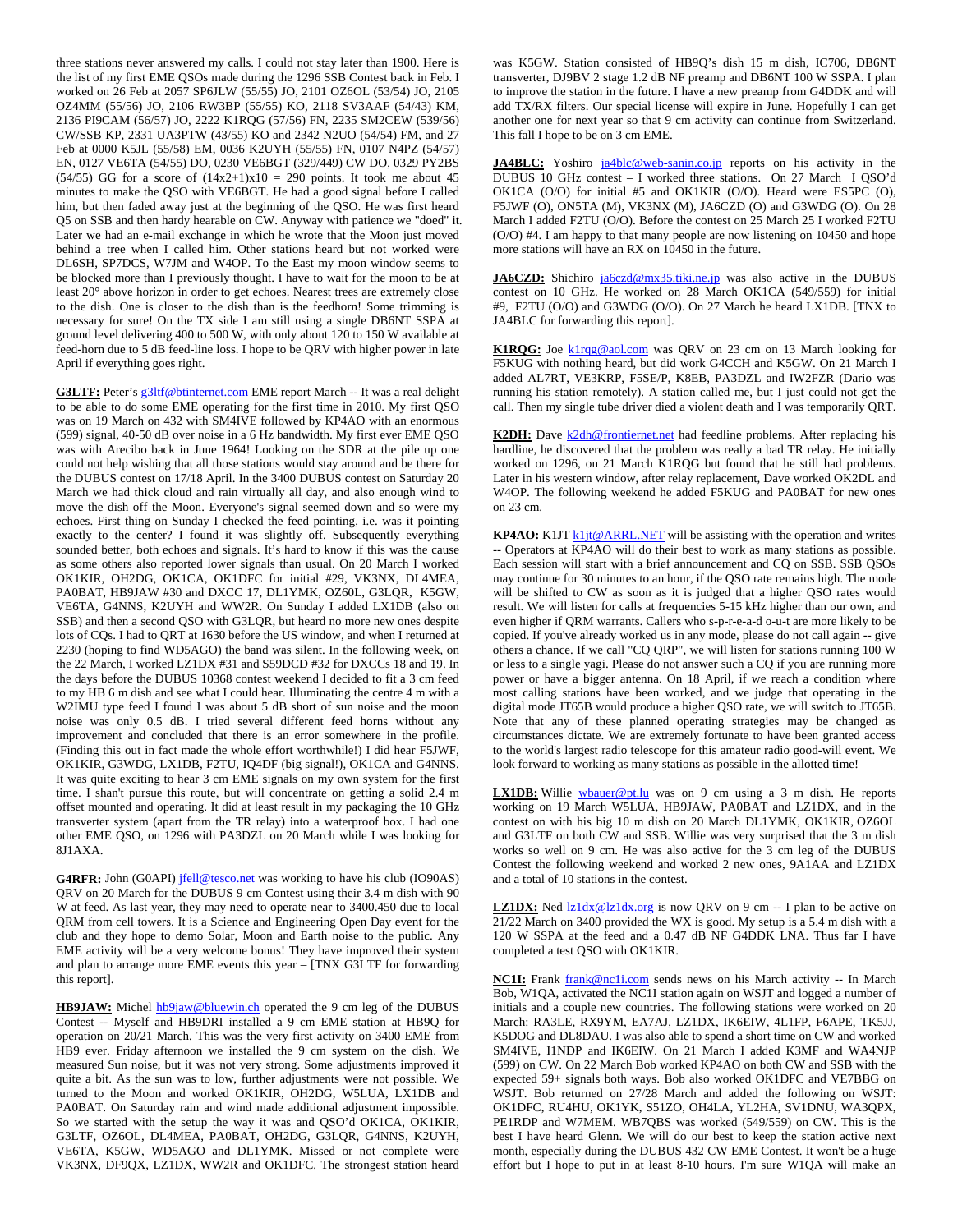effort to activate the station on WSJT again in April as well, but most likely not during the DUBUS contest weekend. After April activity from NC1I will be sparse over the summer unless W1QA has an opportunity to get over.

**OH2DG:** Eino oh2dg@sral.fi found the 9 cm leg of the EU EME Contest quite interested -- Condx and local WX were good and conditions seemed good too producing some excellent QSOs. After a cold winter, I put some time in working on the antenna tracking system. I found the EL readout system was not operating at all. At room temperature the inclinometer was complete dead, but 2 hours later I had the device operating normally. During the first Moon pass I worked 13 stations. Initials were DL1YMK, G3LQR, G4NNS and K2UYH. During the contest my inclinometer stopped operating again. My last two QSOs with K5GW and K2UYH were worked using Moon noise for tracking. As a result I was QRT the second day. Fortunately my good friend OH2AXH located a bran new inclinometer for me, and a few days later worked the Maldive islands on 70 and 23 cm - TNX to the 8Q7QQ team.

OK1CA: Franta reports strihavka@upcmail.cz on his 9 and 3 cm EME activity -- I was QRV in the first part of DUBUS EME Contest on 3.4 GHz, but only on Saturday 20 March. I worked VK3NX, OZ6OL, OK1KIR, OH2DG, OK1DFC for an initial #23, DL4MEA, G3LTF, PA0BAT, HB9JAW #24, G4NNS, G3LQR, K5GW, VE6TA, K2UYH #25, WW2R, S59DCD #26 and S57NML. The club station S59DCD with operator S57NML is a new station on 3.4 GHz. Our QSO was the first contact EME from Slovenia. More info can be found at www.s59dcd.si. I was also QRV in the second part of DUBUS EME Contest on 27/28h March and I worked on 10450 MHz JA4BLC for initial #39 and JA6CZD #40, and on 10368 MHz OK1KIR, ES5PC, F2TU, F5JWF, SP7JSG, G4NNS, ON5TA, RA3AQ #41, G3WDG #42, IQ4DF, LX1DB, WA7CJO and F6CQK #43. I now have a new feed configuration of my equipment that provides rotary linear polarization.



**OK1CA's new 10 GHz SSPA and rotatable feed** 

**OK1DFC:** Zdenek ok1dfc@seznam.cz was QRV on 9 cm for the DUBUS Contest and also is back on 70 cm EME -- I had problems keeping my 10 m dish pointed to the Moon on 9 cm because of very bad WX with high winds and rain on Saturday of the DUBUS contest. Despite these problems, I worked OK1KIR (O/M) for initial #4, OK1CA (O/559) #5 and G3LTF (O/O) #6. I heard VK3NX (559), DL4MEA (539), K5GW (579), HB9JAW (579), DL1YMK (559) and K2UYH (559). On Sunday I put my dish on 70 cm with a new loop feed and cavity filter. I can now work without QRM! During my testing on 70 cm I worked the first 4L-OK QSO with 4L1FP by JT65B (26DB). This was a surprise random QSO. 4L1 is my DXCC\* 56. Later I worked on CW IK6EIW (539/O), #102, WA4NJP (579/559) #103, SM4IVE (579/559), UA3PTW (579/579), LZ1DX (559/559), ES5PC (559/O) #104, G4RGK (O/O), KP4AO (59/59+) on SSB #105 and DXCC 57\* and EA3XU (O/O) #106, and on JT65B WA4NJP (5DB/O) for digital initial {#75}, OK2POI (14DB/O), YL2OK (17DB/O) {#76}, K7XQ (O/O), EA7AJ (26DB/O) {#77}, 4L1FP (26DB/O {#78} DXCC 56\*, ES5PC (10DB/O)  $\{\#79\}$ , JH7PAV (O/O)  $\{\#80\}$  – 2 x 25 el yagi with 50 W, ZS5Y (O/O) {#81}, DK3WG (O/O) {#82}, OK1YK (O/O), EA3XU (O/O), NC1I (4DB/O) {#87}, VK4EME (12DB/O) #88, UT6UG (17DB/O) {#89}, RU4HU (28DB/O) {#90}, YL2OK (26DB/O), F6APE (20DB/O), OH4LA (22DB/O), TK5JJ (O/O) {#91}, DXCC 58\*, EB3DYS (23DB/O) {#92}, G4ZFJ (O/O) {#93}, NC1I (7DB/O), M0EME (O/O) {#94}, S53RM (O/O) {#95}, DF6SM (23DB/O) #96, UT5UAS (O/O) {#97} – 15 W, IV3CYT (O/O) #98, S51ZO (16DB/O), YL2HA (24DB/O), DF3RU (6DB/O) {#99}, W3SZ (O/O) #100, K5DOG (22DB/O) #101, WA3QPX (23DB/O) {#102}, WF1F (25DB/O) {#103}, PE1RDP (15DB/O), KE0CO (O/O) {#104}, W7MEM (20DB/O) {#105}, KE7NR (21DB/O) and W4RBO (23DB/O) #106. I also was QRV on 1296 waiting 8Q7 dxpedition and QSO'd on 24 March on JT65C PA0PLY

(O/O) for digital initial {#88}, W3HMS (16DB/O), PY2BS (5DB/O), OK1KIR (9DB/O), JA1WQF (16DB/O), 8Q7QQ (23DB/O) {#89}, DXCC 66\* and first 8Q-OK QSO, and on CW PA0BAT (559/559). I am considering putting up a 2.5 m offset dish for use on 3 cm.





**OK1DFC's new rotatable loop feed & filters for 70 cm EME – more details can be found at** 

**http://www.ok1dfc.com/EME/technic/432feed/432feed.htm**

**OK1KIR:** Tonda (OK1DAI), Jan (OK1VAO) and Vladimir (OK1DAK) jelinek.antonin@email.cz reports on their clubs Feb/March EME activity - We were on 432 (JT65B) and worked on 16 Feb at 1331 PA3SCG (9DB/13DB) for digital initial {#16}, 1404 CWNR FY/DL2NUD (21DB), 1452 OK2POI (27DB/17DB) [#17] and 1503 DF3RL (24DB/24DB) {#18}, on 21 Feb at 1552 YL2OK (25DB/23DB {#19} and new DXCC, 1648 9H1TX (26DB/20DB) {#20} and new DXCC, 1700 UA4AQL (17DB/21DB) {#21}, 1714 CWNR FY/DL2NUD (18DB), 2035 K3MF (15DB/20DB) and 2054 W7AMI (16DB/O), on 27 Feb at 1719 JA6AHB (9DB/11DB) {#23}, 1727 OK2POI (19DB/20DB), 1823 IK6EIW (15DB/16DB) {#24}, 1839 DF5LN (14DB/14DB) {#25}, 1957 OK1YK (23DB/24DB) {#26} and 2038 SM2A (13DB/O), on 28 Feb at 2013 SV3AAF (20DB/19DB) {#28}, and on 30 March with for the first time a new GS35B PA (1.5 kW) at 1408 VK4EME (26DB/21DB) {#29} to complete WAC on 70 cm digital, 1428 VK4CDI (22DB/19DB) {#30} and 1948 8Q7QQ (24/O) {#31} and 1st 8Q-OK 70 cm QSO. We also decoded UA3PTW (8DB) and HA7KPL (18DB), DL7APV (13DB), DF3RU (8DB), DL5FN (14DB) and NC1I (13DB). On 432 CW we QSO'd on 16 Feb at 1708 partial LZ1DX (O/-), on 21 Feb at 1608 G4YTL (549/539) for CW initial #372, on 27 Feb at 1851 SM4IVE (569/559), on 28 Feb at 1921 SM4IVE (569/549), and on 19 March at 1846 KP4AO (599/599) #373 with the strongest EME signal ever heard on 70 cm and the 1st KP4 – OK 70 cm QSO. We worked on 1296 CW on 23 Jan at 1251 8J1AXA (569/569) for initial #293 and 1457 F5VHX (559/569) #294, on 23 March at 1700 OZ6OL (549/549), and on 24 March at 1102 OK1DFC (569/569). Using JT65C on 1296 we worked on 23 Jan at 1419 JA6AHB (7DB/9DB), 1427 JA1WQF (16DB/O) and 1435 PE1HNG (16DB/15DB), on 23 March at 1312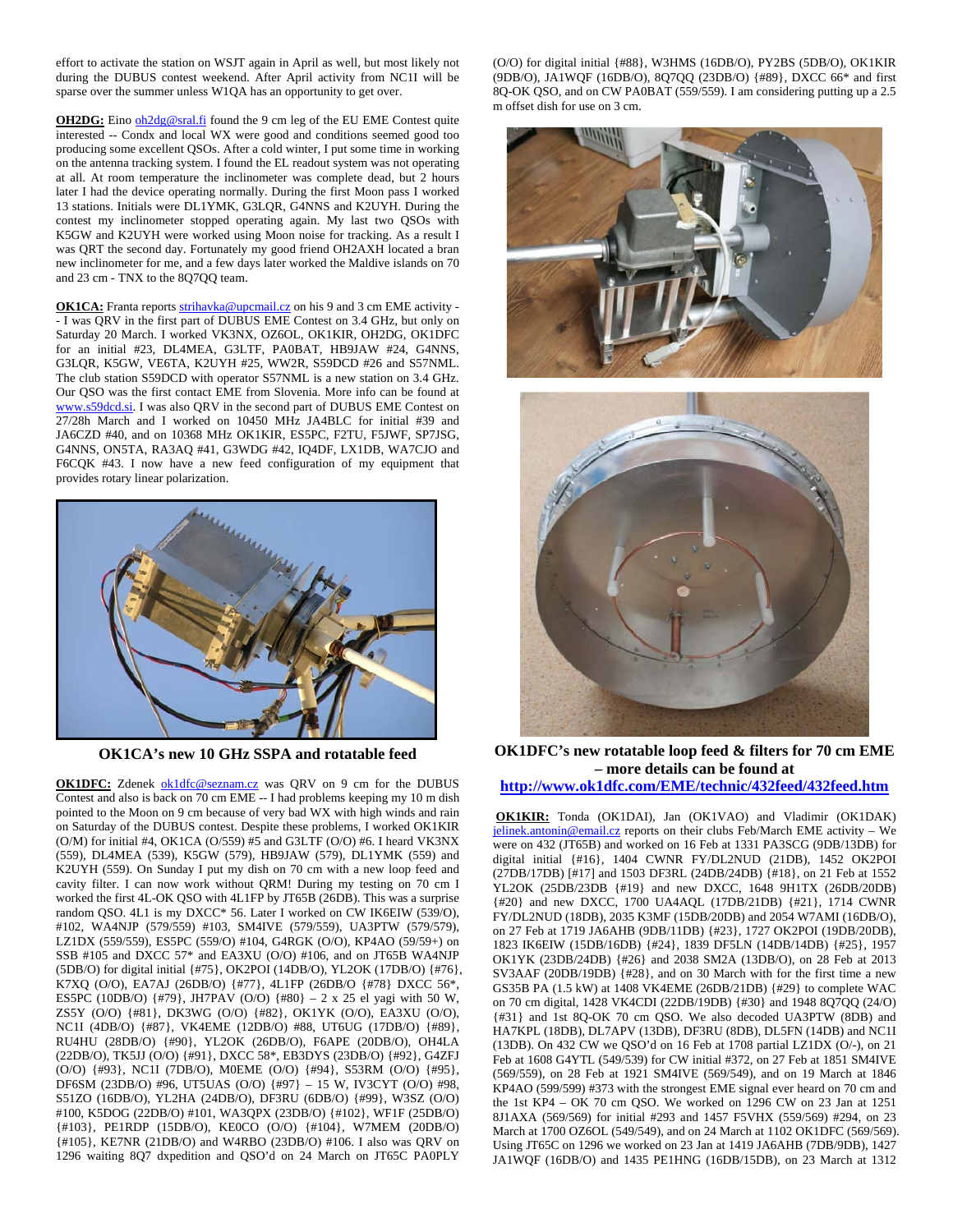PA0PLY (18DB/O) and digital initial {#59}, 1324 PA0FXB (12DB/15DB), 1341 ES5PC (6DB/11DB), and on 25 March at 1707 OK1DFC (6DB/9DB) and 1746 8Q7QQ (22DB/O) {#60} and a new DXCC. All QSOs in March were completed with linear rotatable feed prepared for the 8Q expedition. On 3400 we QSO'd on 19 March at 1118 LZ1DX (O/O) and 1340 HB9JAW (559/449) for initial #28 as the 1st HB9-OK 9 cm QSO, during the EU EME Contest on 20 March at 0656 VK3NX (549/539), 0706 OZ6OL (O/O), 0728 OK1CA (559/569), 0738 OK1DFC (M/O) #29, 0756 DL4MEA (549/549), 0806 OH2DG (559/559), 0821 G3LTF (559/559), 0837 PA0BAT (549/549), 1029 HB9JAW (559/529), 1118 DL1YMK (559/559), 1348 G3LQR (O/O,) 1512 G4NNS (549/539), 1635 K5GW (579/569), 1738 VE6TA (O/O), 1843 K2UYH (559/549) #30 and NJ state, 2013 S57NML (559/579) #31, 2033 WW2R (549/549) and 2033 K2YUH (559/569) 2nd QSO, and on 21 March at 1300 LX1DB (559/559) and 1753 WD5AGO (O/O) #32 and OK state. We ended the 9 cm contest with a total of 19x17. We worked on 10 GHz on 26 March before EU EME Contest at 2355 WA7CJO (589/569), and in the contest on 27 March at 0003 ON5TA (549/549), 0011 ES5PC (549/569), 0017 WA7CJO (589/579), 0021 WA7CJO (56/55) on SSB, 0040 F2TU (549/549), 0046 WA6PY (549/559), 1510 VK3NX (549/549), 1638 JA4BLC direct on 10450.080 (O/549), only heard JA6CZD (549), 1714 SP7JSG (O/559), 1728 G3WDG (549/549), 1740 RA3AQ (O/559) for initial #51, 1759 F5JWF (559/559), 1806 OK1CA (569/569), 1828 G4NNS (549/569), 1956 IQ4DF (579/559), 2058 LZ1DX (M/O) #52 and the 1st LZ - OK QSO on 3 cm. Later we suddenly lost RF power and were forced to QRT. The TWT and PS both failed, spare units failed later on in the same way. Must seek more spares otherwise OK1KIR will be out of business on 3 cm EME for a longer time.

**PA0PLY:** Jan pa0ply@pa0ply.nl is now QRV on 23 cm -- I finally managed to overcome all the small problems with my 23 cm set-up. I can run full Moon tracking using the simple IN3HER interface with PS/2 mouse electronics. It's really nice to run the dish without taking care of positioning using a camera system – hi. I am running 100 W into a 3 m dish with a modified OK1DFC Septum feed. I had my first QSO on JT with PA3FXB, followed by OK1KIR, ES5PC, OK1DFC, PA3DZL and PA0BAT. [See dish on next page].

PA3DZL: Jac PA3DZL@planet.nl completed his 100th 1296 EME initial in March -- With a small setup a lot is possible. I´m still using my small 2.5 m dish, VE4MA feed and G4DDK preamp, and was thus very pleased to make #100. QSO'd in March were on the  $20^{th}$  G4CCH (559/559) CW, G3LTF (549/559) CW, PY2BS (10DB/O) JT65C and RD3DA (21DB/16DB) JT65C, on the 21st OK2DL (O/O) CW for initial # 99, K1RQG (559/569) CW, K8EB (14DB/O) JT65C, VE7BBG (20DB/O) JT65C and W3HMS (25DB/O) JT65C # 100, on the 24th PA0PLY (20DB/24DB) JT65C #101, and on 28th OK2DL (13DB/O) JT65C.



**PA0PLY's 1296 3 m dish used with a100 W SSPA.** 

**PY2BS:** Bruce **bruce@zirok.net** had a very successful month – During March he made what is very likely the moderate sized station (4.6 m and 5.4 m dishes) EME SSTV by exchanging 23 cm SSTV images with G4CCH in robot 36 mode. Later he also worked PI9CAM on SSTV. Bruce also caught the 8Q7QQ dxpedition (26DB/O) on 23 cm using JT65C. His station consists of 4.6 m dish, RA3AQ feeder, G4DDK LNA and 550 W at feed.

RA3AQ: Dmitry ra3aq@vhfdx.ru was QRV during Saturday 27 March on 3 cm for the DUBUS Contest -- Using my QRP setup of a 2.4 m offset dish and 11 W at the feed, I worked ES5PC, OK1KIR, F2TU, OK1CA and IQ4DF - all on random. Heard were G3WDG, ON5TA, F5JWF? and G4NNS. My CS/Sun was 15.7 dB and CS/Moon was 2.6 dB. The WX was good. Unfortunately I had no window to NA due the low Moon.

**SM2CEW:** Peter  $\frac{\text{sm2cew@telia.com}}{\text{cm2cew@telia.com}}$  reports that the highlight of the month was hearing/working KP4AO on 432. What a signal! After I worked them I listened for a while, then started to park the dish. No matter where I was beaming I could still hear KP4AO, weak but there all the time – truly amazing! I hope that many of the "new" stations who were heard calling KP4AO will remain on 432 EME for a while, they could surely work some of the regulars also. I will be QRV in the DUBUS/REF EME contests on 2320, 432 and 1296.

**SM4IVE:** Lars **sm4ive@telia.com** was on the Moon during the March AW on 432 -- I did not find much activity on Sunday, 21 March, but did work on Saturday WB7QBS 2 kHz off freq and very weak. I also copied K5DOG very easily on JT and tried to get his attention on CW without success. On Sunday I worked JA6AHB, DG1KJG and DF3RU. My Sun noise was about 20 dB. On 22 March and the following week I added the following new stations: SM7GVF (O/O), KP4AO (599/599), G4YTL (539/569), DL5MAE (O/O) using a 21 el FT yagi and 1 kW on the horizon and 8Q7QQ (O/O). I hope to be on 23 cm by May if all goes well.

**SV1BTR:** Jimmy jimmyv@hol.gr writes on his problems with 23/13 cm operation -- Having a remote EME QTH and having 4 bands to maintain and needing to spend most of my time on QRL abroad is making regular operation an impossible task. I have been out of business the last 4 months due to this problem on 23/13 cm. The motor was replaced with a much bigger one, and the damaged control box fixed, but only yesterday did I realized that the actual 25 kg rotor has some broken gears. So I took out the rotator and now my 4.9 m dish remains free and is being held in place by only some ropes - God bless! I really doubt that I can be QRV on the 13 cm for the DUBUS Contest as I return to SV just the day before. I will do all possible to replace the rotor, etc. but chances look really slim.

**VA7MM:** Mark va7mm@rac.ca send news of his group's activity -- We operated briefly in the 1296 SSB contest on 27 Feb and made the following CW/SSB contacts at 0610 K1RQG (59/569 - FN), 0750 VE6TA (55/559 - DO) and 1021 VK5MC (42/559 - QF), the following CW QSOs with N2UO, VE6TA, AL7RT and the following JT65C QSOs with VK2JDS and VK4CDI. We plan to be QRV for the DUBUS CW EME Contest and ARI Digital Contest on 22/23 May. In between we are interested and available by e-mail () for scheduled contacts. Operators are Mark, VE7CMK and Toby, VE7CNF.

**VE3KRP:** Eddie eddie@tbaytel.net was QRV on 23 cm on 20 March and QSO'd LA9NEA. He tried to work OK2DL, but did not complete. During the AW on 27/28 March he added AL7RT for initial #63 and IW2FZR #64.

**VE6TA:** Grant ve6ta@clearwave.ca was on 9 cm EME in March -- I enjoyed a very nice weekend of EME participating in the DUBUS 3400 segment. The WX was not a big factor, but signals were sure down on Saturday as compared to Sunday. Nevertheless 13 stations were worked on random, including 3 initials to bring me to #21. Stations worked were K5GW, G3LTF, OK1CA, OK1KIR, K2UYH, DL4MEA, OZ6OL, HB9JAW for initial #19 and A NEW DXCC, DL1YMK #20, LX1DB, PA0BAT, G4NNS and WD5AGO #21. Heard were G3LQR WW2R and WA6PY?. The big signal awards belong to several stations this year. K5GW, OK1CA, K2UYH, DL1YMK, LX1DB to name a few. For me however, HB9JAW was head and shoulders above the rest - good job Michel! Signal strengths and activity are improving every year. On 3400 I use my 5.5 m HB dish and 40 W at the feed. I really like the DUBUS format as it causes a critical mass to be generated on these sparsely populated bands. As an exclamation point to a great few days on the Moon, I also worked KP4AO on 432.045 SSB. What a beautiful SSB signal. Just like 20 m and a real thrill to work an installation with such history and technical achievement. I am sure many others will find their way into the Arecibo log in April.



**G4CCH slow scan EME TV as received by PY2BS**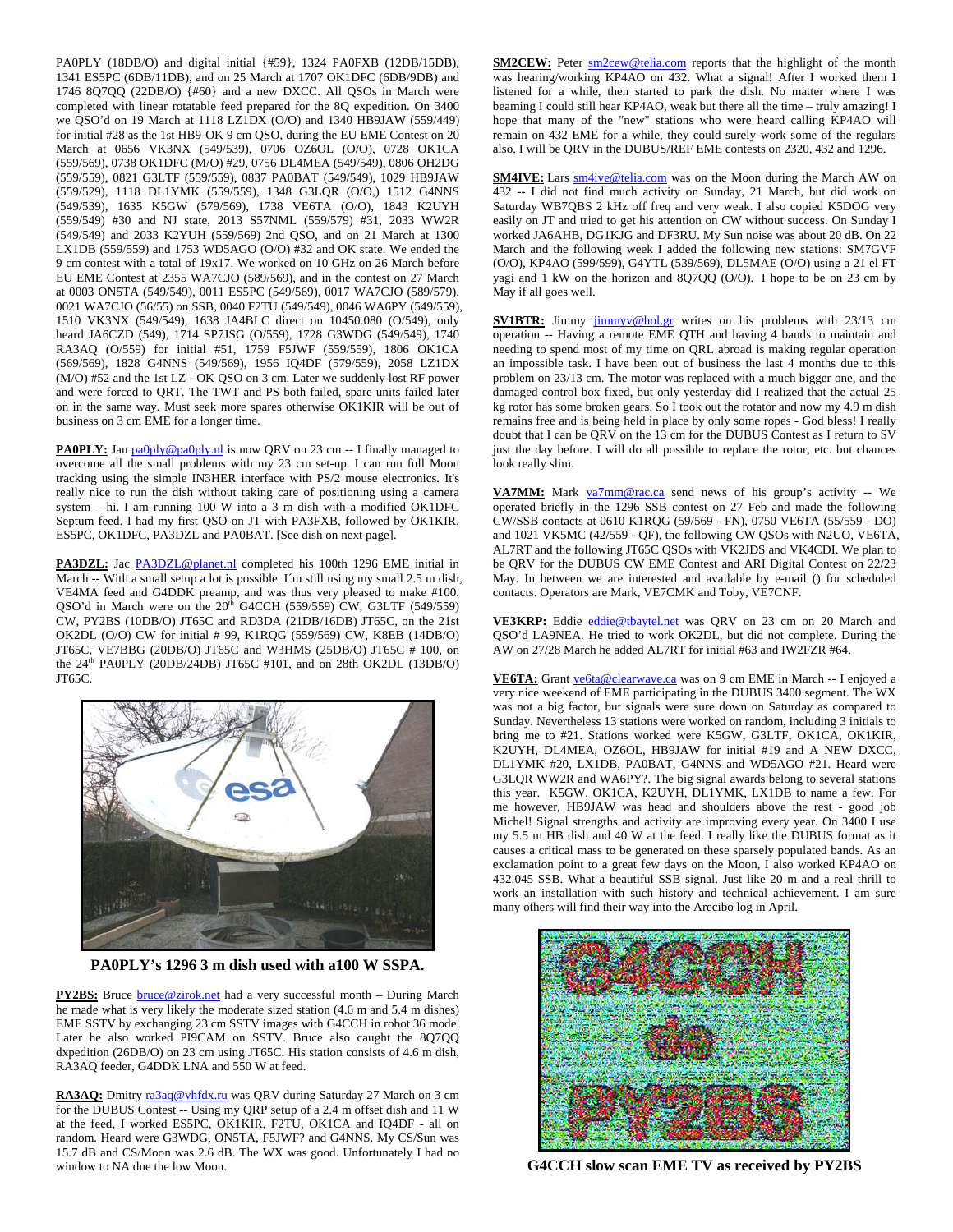VK3NX: Charlie's ibnkarim@bigpond.net.au 9 cm EME report -- It was great to have two Moon passes during the first weekend of the DUBUS EME Contest. Conditions on 20 March were poor for some reason. My echoes were OK, but everyone seemed a little down from usual. My Moon noise was the same, so I figured my RX was OK. On the 21st condx were excellent. All signals heard were very loud. I had the same WX both days with almost clear blue skies so I can't see why there was such a difference. My echoes seemed much louder on the 21st and I saw my highest Moon noise ever on 3.4 GHz ~ 0.58 dB. Running a "lonely outpost" on 3.4 GHz from VK, I appreciate that many people's windows to VK are out of the "peak activity times" by several hours. Thank you very much to those that took the time to come on and work me during my windows. Unfortunately I didn't get to operate much into the NA window because of family commitments. I was able to be on for my moonrise on the 22<sup>nd</sup> and worked a few stations in NA with excellent condx as well. I QSO'd on 20 March OK1KIR, OK1CA, OH2DG, OZ6OL and G3LTF - Peter's signal was several S points down from normal seeming to confirmed poor condx during this pass!, on 21 March DL4MEA and PA0BAT, and on 22 March (after end of contest) WD5AGO for an initial (#), K5GW (#) on CW and SSB and WW2R (#). Unfortunately I missed OK1DFC, DL1YMK, LX1DB, HB9JAW and VE6TA. Of particular interest, whilst trying to pull out a call through the QSB I sent QRZ several times and was having a lot of difficulty when I finally heard: DDDDD LLLLL 4444 MMMM EEEE AAAA. This technique has been spoken about before [advocated particularly by OK1DFC]. It certainly helped immensely in Gunter's case and I got his call immediately. I know that this may actually be confusing with some call signs, but if each character is repeated enough it becomes self evident.

VK3UM: Doug tikaluna@bigpond.com reports that his EME Calculator Ver 7.02 has been further enhanced to include a) dish mesh loss in the effective dish gain, b) change of some TSky values to reflect verifiable values, c) echo calculations are now fully independent of TSky, d) additional offset feeds for Cassegrain fed dishes, e) user specific operating frequency input, f) XP and Classic Styles will now appear the same, f) the Help file updated to reflect all changes, and g) a data file for the Arecibo facility has been included for all to wonder - (load as Get Data/Combined to see what you can do with a single yagi)! Regarding the VK3UM Planner 2009: a) yes it has Polar mount display option (since 1979), b) yes it has the ability to turn refraction on and off, and c) yes by selecting the Puerto Rico KP4 Call and setting min. elevation to 70 degrees, you can determine your window. All software is available from http://www.sm2cew.com or http://www.ve1alq.com/downloads/software/vk3um. htm. Note: When all else fails... Please read the User Handbooks provided!

W1RJA: Bruce (N2LIV) n2liv@optonline.net writes that the NEWS group will be operational on 432 EME during the 36th Eastern VHF/UHF Conference under the club call of W1RJA on Saturday 17 April for the Arecibo EME test. They will be running a pair of FO33 yagis with full azimuth and elevation, an 8938 PA at QRO power, a new prototype DEM 432 transverter and a K3. They will also have a 300 W SSPA for back up. Modes will be SSB and CW. They are also interested in skeds with other stations.

W7EME: Jeremy **oaxaca@oregoncoast.com** is seeking uWave operators and their gear to travel back with him to JT1 in Sept. He is primarily wants to set up on 23 cm, but 13 cm is also a possibility. It to be a 10 to 12 day trip. Some of us may also Visa for China and have a night on the town in Beijing.

**WA3QPX:** Paul wa3qpx@atlanticbb.net is now QRV on 432 with a big signal -I have four  $M^2$  9 wl yagis with 1.5 kW available (been running only about 700 W). I have 4 more yagis in the barn that will go up just as soon as the tree guys cut back a 70' Oak tree. There is no room to swing them right now. I hope to have this down in a few weeks. My weakest link is RX. I am not using a good preamp, but will switch to a new SSB preamp as soon as I feel comfortable with everything. I have worked using JT DF3RU (15DB), K2UYH (15DB), OK2POI (24DB), EA3XU (28DB), I1NDP (14DB), PI8CAM (10DB), UA3PTW, DK3WG, DL7APV, UA4AQL, K3MF, W7AMI, K7XQ, G4RGK, OK1DFC, NC1I, ES5PC, DL2FN and KE7NR. I also tried with OK1TEH, but nil copy. On 22 March 22 I QSO'd at 2254 KP4AO on SSB (59/59)! I can operate CW and will be active on this mode – especially after I get the new preamp/enlarged array in operation. 70 cm is a great band, although the operating frequency parameters are a bit different than 2 m. I had great fun and a real learning experience.

WA6PY: Paul pchomins@san.rr.com tried to get on 9 cm with a RW-85 TWTA that he thought had about 15 W of power on 9 cm, but it turned out to be almost all in harmonics -- I CWNR OK1CA, K2UYH and DL1YMK on their CQs. Then I figured out that something must be wrong. I measured power at the feed through a band pass filter. It was about 0.5 W! Then I went QRT. On Friday W5LUA could only find traces of my signal and I got "T" copy and Willy reported "M" copy. I hope to be QRV with good power next time.

WA8RJF: Tony TEmanuele@kentdisplays.com is operational on 9 cm -- My goal was to be QRV on 3400 for the DUBUS Contest but my work travel schedule had severely limited my time the past several weeks. I managed to complete the feed late Friday, but an intermittent receive problem was not solved until late on Saturday. My efforts finally paid-off as I was able to copy K5GW, K2UYH and OK1KIR all with very nice signals. Unfortunately, I was not able to TX. The XVTR is located unprotected at the dish and with the weather changing, I decided not to risk of exposing the XVTR, Toshiba amp and power supply to the wind and rain. However, I did set-up everything the following week and worked W5LUA for #1 on the 9 cm. I should have the second amp in line for the next activity on the band. The 3400 system consists of my 3 m dish, 40 W at the feed, WD5AGO preamp and an SDR. In the March NL I was incorrectly reported as working on 1296 G4CCH, W4OP and K8EB. [Sorry, I think I pasted in the wrong report into your].

**WB7QBS:** Glenn <not available> was active on 70 cm during the March AW – On 20 March I heard DL7APV on 432.016, but don't hear me. Later I worked at 2030 SM4IVE 432.013 (579). On Sunday 28 March I added at 0328 NC1I on 432.011 (559/549). I also tried calling CQ to the West (>0800) but alas no takers.

**WD5AGO:** Tommy wd5ago@hotmail.com writes -- After skiing and traveling in a snow storm for 500 mile (14 hr), we made it back in time to get on 9 cm for the last pass in the DUBUS Contest. Once we melted the 6" of snow out of the dish (we used a broom and hot water) and dried out the 12 V PSU and SS 40 W PA (it was under a porch, uncovered as snow was not in the forecast), we began hearing echoes. We QSO'd on 21 March OK1KIR for initial #4, HB9JAW #5, K5GW (579) #6, PA0BAT #7, DL1YMK #8, DL4MEA #9, K2UYH #10, VE6TA #11, LX1DB #12 and OZ6OL #13. G4NNS was CWNR. On our western pass on 22 March, we worked WW2R #14 and VK3NX #15. Our system consists of a HB 5 step septum feed, HB 0.4 dB NF 30 dB gain LNA and my 3.1 m dish. There was no time to rest as we heard KP4AO was going to be on 70 cm again on Monday. I took the station back to QRL where our 16 x 10 el array is located. After many calls on CW and SSB we made it through the pileup and worked Arecibo on SSB for #103. We heard at least a dozen stations on SSB calling KP4AO that should be workable from here in the future. We promise to have more than the 100 W for future contacts. We will be back on 70cm from the school for the DUBUS 70 cm Contest and on 13 cm on 16/17 April from my home.

**WW2R:** Dave eme\_ww2r@g4fre.com sends news on 9 cm EME -- In preparation for the 9 cm contest, I decided it was time to build a new way to mount the feed on the dish. The cage and lots of packing pieces was too fiddly, especially when trying to change bands quickly. Inspired by a visit to my local plumbing shop i managed to convert a plastic shower drain into a feed clamp. This was mounted on a plate at the feedpoint, and allowed the position of the feed to be adjusted easily. On the first day of the contest I worked K5GW, DL1YMK for initial #15, OK1CA, K2UYH #16 and my second state, OZ6OL, OH2DG #17 and DXCC 11, DL4MEA, OK1KIR and G3LTF. Heard was VE6TA. DL1YMK was the loudest signal of the weekend, All this with 30 mph winds gusting to 40 mph, rocking the dish. Overnight we had 4" of snow, so I had to dig out the equipment housing at the dish. At moonrise on Sunday, I heard HB9JAW. I went out to tweak the dish and slipped in the snow hurting my arm and spent the rest of the EU window asleep on painkillers. When I awoke that evening, very sore, after the contest had finished I still had echoes and worked WD5AGO #18 for state 3 and VK3NX #19 and DXCC 12. A total of 11 QSOs is amazing for my 3 m dish. My 100 W PA worked flawlessly again. It was so cold at the dish that I didn't need the fans. I changed from using the FT847 to the K3 with internal 2 m xverter as the IF. This worked well, and allowed me to hang the SDRIQ off the K3 IF port, and was much easier than feeding 144 back from the dish and using a 144/28 converter in the shack to feed the SDRIQ. Having a "bandscope" was very useful. If anyone would like a sked on 9 cm, let me know. Also will be on for KP4AO.

**K2UYH:** I a.katz@ieee.org did not consider this a great month EME wise. I had a class at the time of the 19 March Arecibo test, so I arranged for K1JT to operate my station. He QSO'd them at 1856 KP4AO (599/579) and again at 1910. I planned to operate the DUBUS 9 cm Contest with K2TXB, but our plans were disrupted when Russ fell off a ladder while checking the SSPA at the feed. Russ initially thought he was OK, but it turned out that he had a fractured vertebra. Russ is recovering fine and should be back to normal soon. Despite the accident, I did get on 9 cm and operated a bit. I QSO'd on 20 March at 1740 VE4MA (559/539), 1757 G3LTF (559/559), 1802 K5GW (569/569), 1806 VE6TA (559/559), 1818 OZ6OL (559/O), 1830 OK1CA (569/579), 1834 OK1KIR (569/559) – QRM, 1849 PA0BAT (549/559), 1854 DL1YMK (569/579), 1907 OZ6OL (559/559) solid (dup), 1922 WW2R (549/O), 1930 OH2DG (559/558), 2032 OK1KIR (569/559) (dup) and 2133 DL4MEA (559/549), and on 21 March at 1722 HB9JAW (569/549), 1722 G3LQR (559/559), 1748 G4NNS (549/539), 2017 LX1DB (579/569) and (55/55) SSB